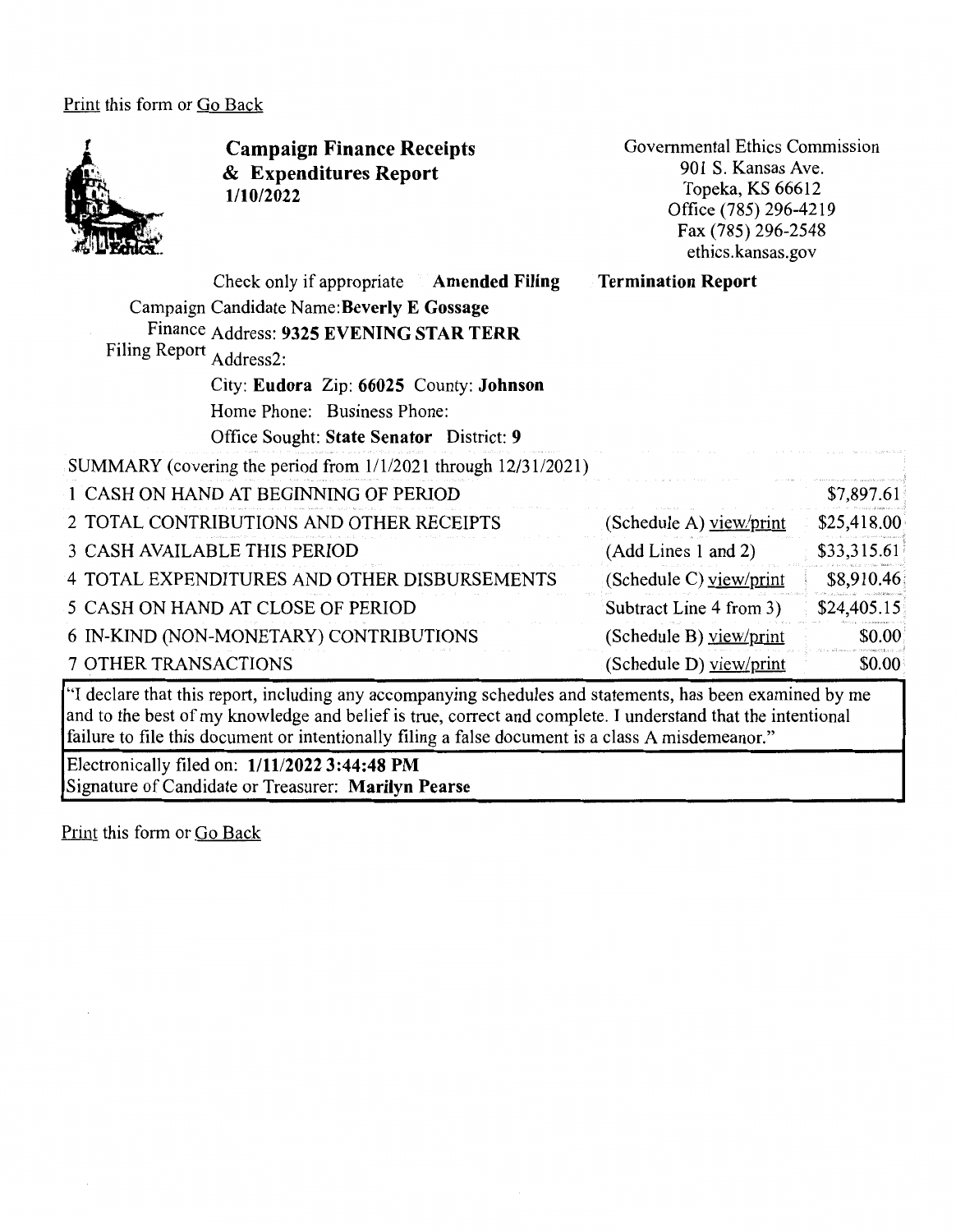### **SCHEDULE A**

## **CONTRIBUTIONS AND OTHER RECEIPTS**

**Candidate:** Beverly E Gossage

| Date     | <b>Name and Address</b><br>of Contributor                                                        | <b>Type of Payment</b>                | Occupation of                               |               |  |
|----------|--------------------------------------------------------------------------------------------------|---------------------------------------|---------------------------------------------|---------------|--|
|          |                                                                                                  | Cash, Check, Loan, E-<br>funds, Other | <b>Individual Giving</b><br>More Than \$150 | <b>Amount</b> |  |
| 12/22/21 | <b>CUPAC OF KANSAS</b><br>901 SW TOPERKA BLVD<br>TOPEKA KS 66612                                 | Check                                 |                                             | \$250.00      |  |
| 12/22/21 | KANSAS AUTOMOBILE<br><b>DEALERS</b><br>731 S KANSAS AVE<br>TOPEKA KS 66603                       | Check                                 |                                             | \$250.00      |  |
| 12/21/21 | SMILE DIRECT CLUB LLC<br>414 UNION ST<br><b>SUITE 800</b><br>NASHVILLE TN 37219                  | Check                                 |                                             | \$500.00      |  |
| 12/20/21 | TELADOC HEALTH INC<br>PAC<br>28 LIBERTY SHIP WAY<br><b>SUITE 2815</b><br>SAUSALITO CA 94965      | Check                                 |                                             | \$250.00]     |  |
| 12/20/21 | O'NEAL CONSULTING LLC<br>800 SW JACKSON<br><b>SUITE 808</b><br>TOPEKA KS 66612                   | Check                                 |                                             | \$100.00      |  |
| 12/20/21 | KANSAS BAIL AGENTS<br><b>ASSOC PAC</b><br>301 W ASH ST<br>SALINA KS 67401                        | Check                                 |                                             | \$250.00      |  |
| 12/17/21 | <b>KANSAS DENTAL</b><br>5200 SW HUNTOON ST<br>TOPEKA KS 66604                                    | Check                                 |                                             | \$250.00      |  |
| 12/16/21 | STRAY DOG PAC OF KS<br>11460 TOMAHAWK CREEK<br><b>PKWY</b><br><b>STE 300</b><br>LEAWOOD KS 66211 | Check                                 |                                             | \$100.00      |  |
| 12/03/21 | PRAIRIE BAND<br>POTAWATOMI NATION<br>16281 Q ROAD<br>MAYETTA KS 66509                            | Check                                 |                                             | \$250.00      |  |
| 12/01/21 | KANSAS INDEPENDENT<br>PHARMACY PAC<br>3512 SW FAIRLAWN RD                                        | Check                                 |                                             | \$500.00      |  |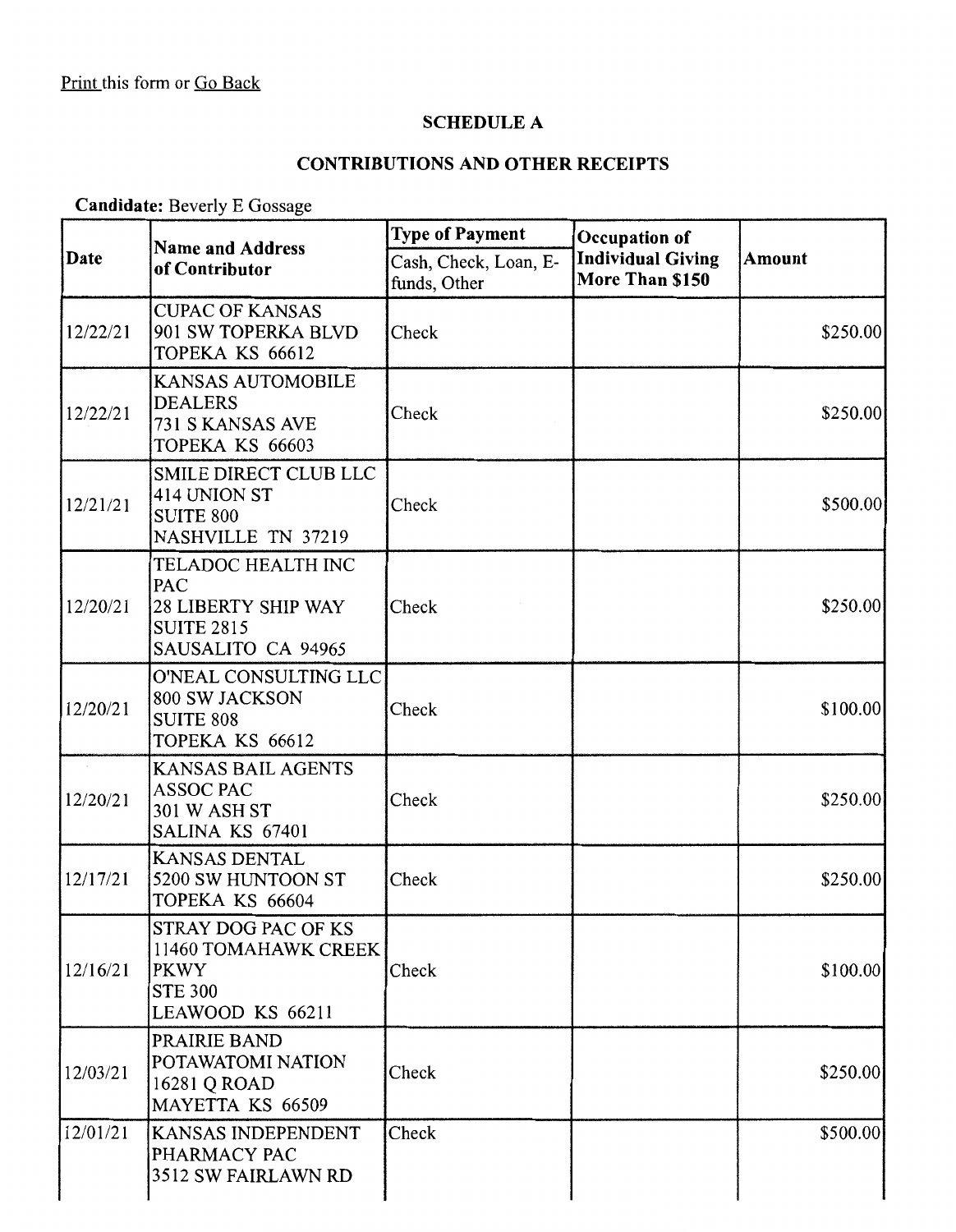|          | <b>STE 300</b><br>TOPEKA KS 66614                                                                                                                          |       |            |
|----------|------------------------------------------------------------------------------------------------------------------------------------------------------------|-------|------------|
| 11/24/21 | <b>BLUE CROSS BLUE</b><br><b>SHIELD KANSAS</b><br>1133 SW TOPEKA BLVD<br>TOPEKA KS 66629                                                                   | Check | \$500.00   |
| 11/17/21 | <b>AMERICAN PROPERTY</b><br><b>CASUALTY INSURANCE</b><br><b>ASSOCIATION</b><br>8700 WEST BRYN MAWR<br><b>AVE</b><br><b>SUITE 1200S</b><br>CHICAGO IL 60631 | Check | \$250.00   |
| 11/17/21 | <b>CVSHEALTH</b><br>1 CVS DR<br>MC287<br>WOONSOCKET RI 2895                                                                                                | Check | \$250.00   |
| 11/16/21 | PAC OF KANSAS<br><b>OPHTHALMOLOGISTS</b><br>10 W PHILLIP RD<br><b>SUITE 120</b><br>VERNON HILLS IL 60061                                                   | Check | \$500.00   |
| 11/15/21 | UNITED HEALTH GROUP<br>PAC<br>1300 L ST NW<br><b>SUITE 200</b><br>WASHINGTON DC 20005                                                                      | Check | \$1,000.00 |
| 11/15/21 | THE BENEFICIENT<br><b>COMPANY GROUP LLC</b><br>325 N SAINT PAUL ST<br><b>SUITE 4850</b><br>DALLAS TX 75201                                                 | Check | \$750.00   |
| 11/15/21 | KANSAS BEVERAGE<br><b>ASSOC</b><br>5845 SW 29TH ST<br>TOPEKA KS 66614                                                                                      | Check | \$500.00   |
| 11/11/21 | HY-VEE INC EMPLOYEE<br>PAC<br>5820 WESTOWN<br><b>PARKWAY</b><br>WEST DES MOINES IA<br>50266                                                                | Check | \$500.00   |
| 11/10/21 | <b>KANSAS AMERICAN</b><br><b>FAMILY INSURANCE PAC</b><br>6000 AMERICAN<br><b>PARKWAY</b><br>MADISON WI 53783                                               | Check | \$500.00]  |
| 11/10/21 | ELI LILLY AND COMPANY Check<br>LILY CORPORATE<br><b>CENTER DROP CODE 1870</b><br><b>INDIANAPOLIS IN 46285</b>                                              |       | \$250.00   |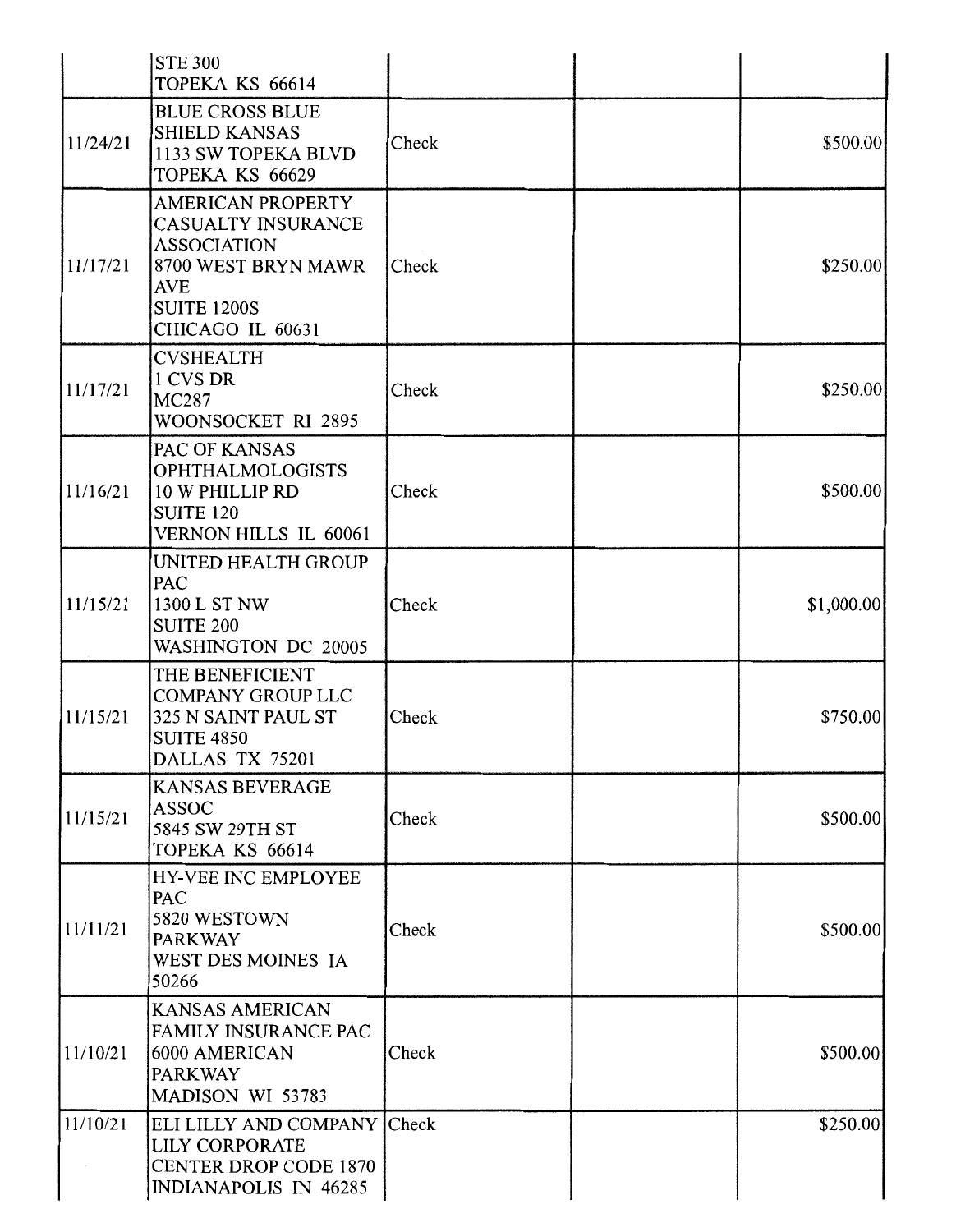| 11/09/21  | <b>LOAN MAX</b><br>3440 PRESTON RIDGE RD<br>ALPHARETTA GA 30005                                           | Check   | \$500.00    |
|-----------|-----------------------------------------------------------------------------------------------------------|---------|-------------|
| 11/09/21  | <b>SHAWNEE TRIBE</b><br>PO BOX 1447<br>SHAWNEE OK 74802                                                   | Check   | \$500.00    |
| 11/04/21  | WEST GARDNER SOLAR<br><b>LLC</b><br>700 UNIVERSE BLVD<br><b>JUNO BEACH FL 33408</b>                       | Check   | \$250.00    |
| 10/27/21  | <b>KANSAS ASSOCIATION</b><br>OF NURSE ANESTHETISTS<br><b>CRNA PAC</b><br>PO BOX 4006<br>Lawrence KS 66046 | Check   | \$500.00    |
| 10/22/21  | KANSAS INSURANCE PAC<br>PO BOX 55<br>TOPEKA KS 66601                                                      | Check   | \$250.00    |
| 10/21/21  | AT&T<br>565 WAKARUSA DR<br>Lawrence KS 66049                                                              | Check   | \$200.00]   |
| 10/14/21  | <b>BLUE CROSS BLUE</b><br><b>SHIELD KANSAS</b><br>1133 SW TOPEKA BLVD<br>TOPEKA KS 66629                  | Check   | \$500.00    |
| 10/14/21  | <b>HCA KANSAS GOOD</b><br><b>GOVERNMENT FUND</b><br>550 N HILLSIDE ST<br>WICHITA KS 67214                 | Check   | \$500.00    |
| 10/06/21  | <b>CURO MANAGEMENT</b><br><b>LLC</b><br>3527 NORTH RIDGE RD<br>WICHITA KS 67205                           | Check   | \$1,000.00] |
| 10/06/21  | MANAGED CARE WITH<br><b>HEART CO</b><br><b>65 E STATE ST</b><br><b>STE 201</b><br>COLUMBUS OH 43215       | Check   | \$500.00    |
| 09/24/21  | LEGISLATIVE SUPPORT<br>PO BOX<br>TOPEKA KS 66699                                                          | E Funds | \$6,518.00] |
| 109/21/21 | PFIZER PAC<br>PO BOX<br>NEW YORK NY 10017                                                                 | Check   | \$500.00    |
| 09/10/21  | CIGNA HOLDING CO<br>701 PENNSYLVANIA AVE<br><b>NW</b><br><b>SUITE 720</b><br>WASHINGTON DC 20004          | Check   | \$250.00]   |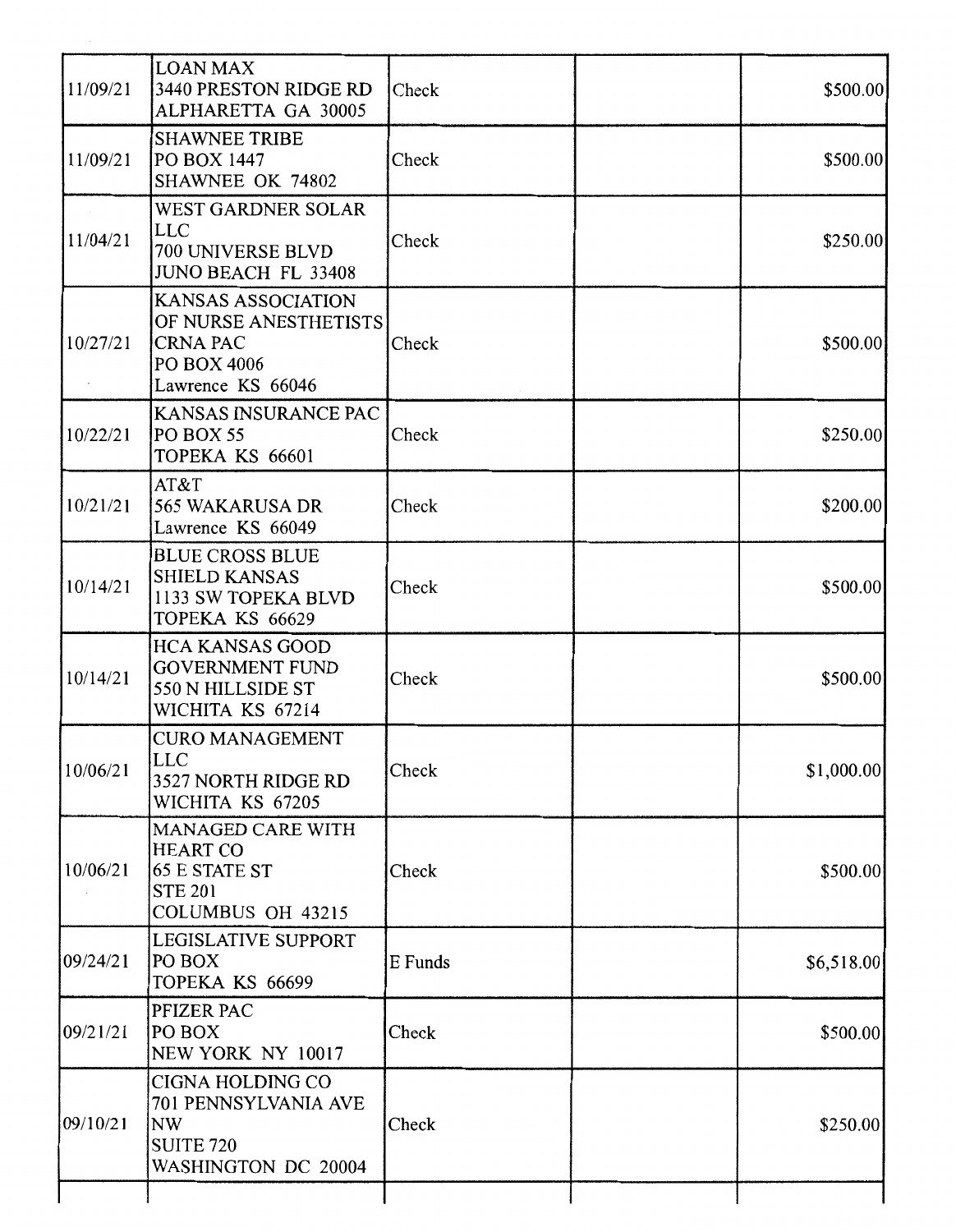| [09/10/21]                         | MERCK SHARP & DOHME Check<br><b>CORP</b><br>2000 GALLOPING HILL RD<br>MAILSTOP K-5 2081<br>KENILWORTH NJ 7033-<br>1310          |         |       | \$250.00   |
|------------------------------------|---------------------------------------------------------------------------------------------------------------------------------|---------|-------|------------|
| 09/07/21                           | <b>WALMART INC</b><br><b>702 SW 8TH ST</b><br>BENTONVILLE AR 72716                                                              | Check   |       | \$1,000.00 |
| 09/07/21                           | DELTA DENTAL OF<br><b>KANSAS</b><br>11300 TOMAHAWK CREEK<br><b>PKWY</b><br><b>SUITE 350</b><br><b>OVERLAND PARK KS</b><br>66211 | Check   |       | \$1,000.00 |
| 09/02/21                           | <b>KS STATE FARM</b><br><b>INSURANCE AGENTS PAC</b><br>825 S KANSAS AVE<br><b>SUITE 500</b><br>TOPEKA KS 66612                  | Check   |       | \$500.00   |
| 08/30/21                           | MIDWEST HEALTH INC<br>3024 SW WANAMAKER RD<br><b>SUITE 300</b><br>TOPEKA KS 66614                                               | Check   |       | \$400.00   |
| 08/27/21                           | COX COMMUNICATIONS<br><b>INC</b><br>901 S GEORGE<br><b>WASHINGTON BLVD</b><br>WICHITA KS 67211-3901                             | Check   |       | \$500.00   |
| 08/25/21                           | KHCA PAC<br>1100 SW GAGE BLVD<br>PO BOX 4770<br>TOPEKA KS 66604-1761                                                            | Check   |       | \$500.00   |
| 08/13/21                           | KANSAS CABLE PAC<br>900 S KANSAS AVE<br><b>SUITE 300</b><br>TOPEKA KS 66612                                                     | Check   |       | \$500.00   |
| 07/29/21                           | <b>TMOBILE USA INC</b><br>12920 SE 38TH ST<br>BELLEVUE WA 98006                                                                 | Check   |       | \$500.00   |
| 07/01/21                           | COMCAST FINANCIAL<br><b>AGENCV CORP</b><br>1701 JFK BLVD<br>PHILADELPHIA PA 19103-<br>2838                                      | Check   |       | \$500.00   |
| 04/12/21                           | Melissa Hershey<br>301 N Pear St<br>Gardner KS 66030-7811                                                                       | E Funds | Nurse | \$100.00   |
| Total Itemized Receipts for Period |                                                                                                                                 |         |       | \$25418.00 |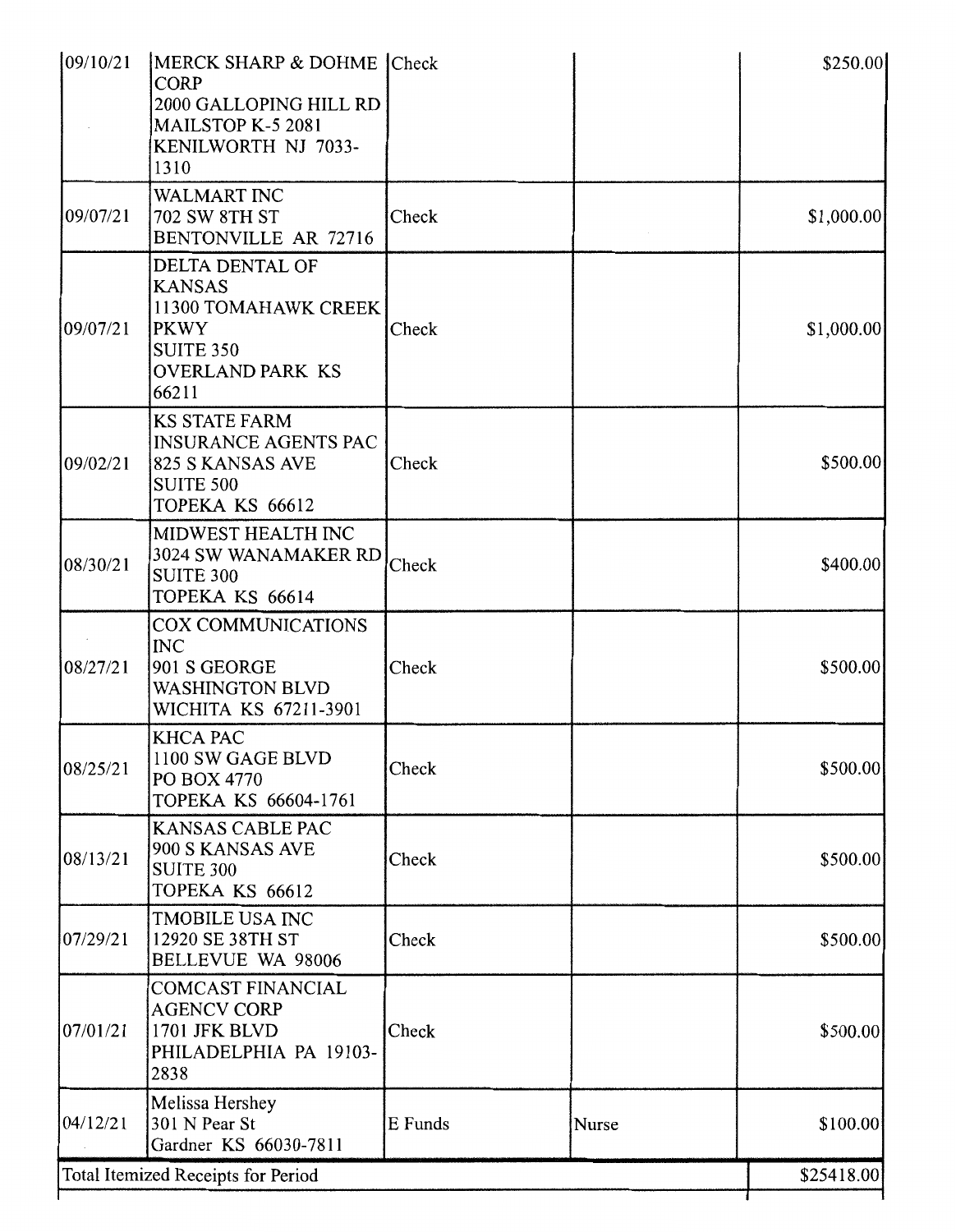| Total Unitemized Contributions (\$50 or less)  | \$01       |
|------------------------------------------------|------------|
| Sale of Political Materials (Unitemized)       | \$01       |
| Total Contributions When Contributor Not Known | SO I       |
| <b>TOTAL RECEIPTS THIS PERIOD</b>              | \$25418.00 |

Print this form or Go Back

 $\mathcal{L}(\mathcal{A})$  and  $\mathcal{L}(\mathcal{A})$  .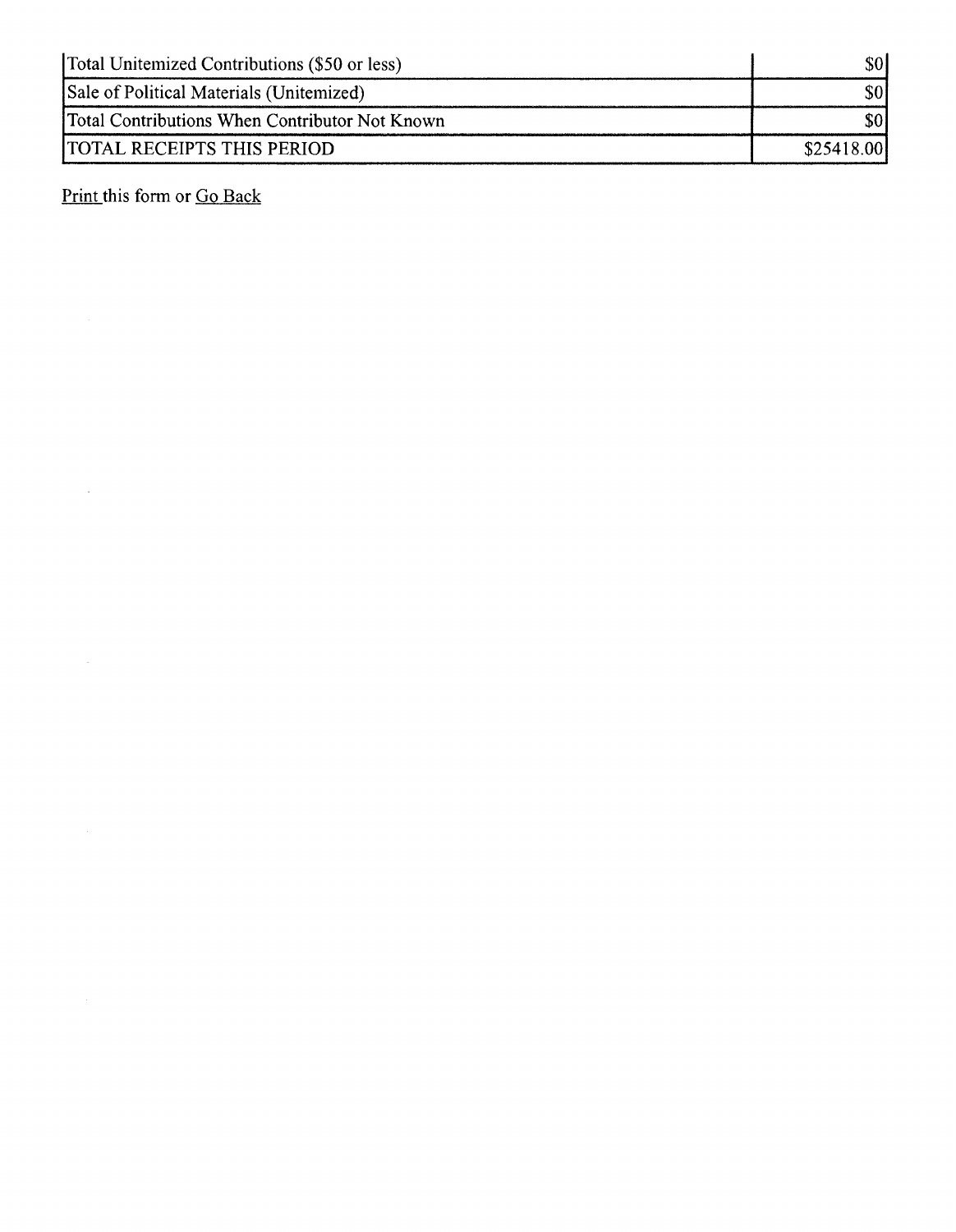$\sim$ 

#### **SCHEDULE C**

#### **EXPENDITURES AND OTHER DISBURSEMENTS**

# **Candidate:** Beverly E Gossage

| <b>Date</b> | <b>Name and Address</b>                                                     | <b>Purpose of Expenditure</b><br>or Disbursement          | <b>Amount</b> |
|-------------|-----------------------------------------------------------------------------|-----------------------------------------------------------|---------------|
| 12/23/21    | CONSTANT CONTACT<br>PO BOX<br><b>LAWRENCE KS 66049</b>                      | Electronic/Website Advertising<br>CONSTANT CONTACT        | \$20.00       |
| 11/23/21    | CONSTANT CONTACT<br>PO BOX<br><b>LAWRENCE KS 66049</b>                      | Electronic/Website Advertising<br>CONSTANT CONTACT        | \$20.00]      |
| 11/09/21    | <b>SINGULARIS GROUP</b><br>PO BOX 9265<br>SHAWNEE MISSION KS 66201-<br>1865 | <b>Fundraising Expenses Mailer</b>                        | \$200.00      |
| 10/25/21    | <b>CONSTANT CONTACT</b><br>PO BOX<br>LAWRENCE KS 66049                      | Electronic/Website Advertising<br>CONSTANT CONTACT        | \$20.00       |
| 10/06/21    | SINGULARIS GROUP<br>PO BOX 9265<br>SHAWNEE MISSION KS 66201-<br>1865        | Fundraising Expenses Mailer                               | \$6,518.00]   |
| 09/23/21    | CONSTANT CONTACT<br>PO BOX<br><b>LAWRENCE KS 66049</b>                      | Electronic/Website Advertising<br><b>CONSTANT CONTACT</b> | \$20,00]      |
| 08/23/21    | CONSTANT CONTACT<br>PO BOX<br><b>LAWRENCE KS 66049</b>                      | Electronic/Website Advertising<br>CONSTANT CONTACT        | \$20.00       |
| 107/23/21   | CONSTANT CONTACT<br>PO BOX<br><b>LAWRENCE KS 66049</b>                      | Electronic/Website Advertising<br><b>CONSTANT CONTACT</b> | \$20.00]      |
| 07/23/21    | LAWRENCE EMERGENCY<br><b>MEDICAL</b>                                        | Fundraising Expenses Treatment for<br>injury              | \$144.68      |